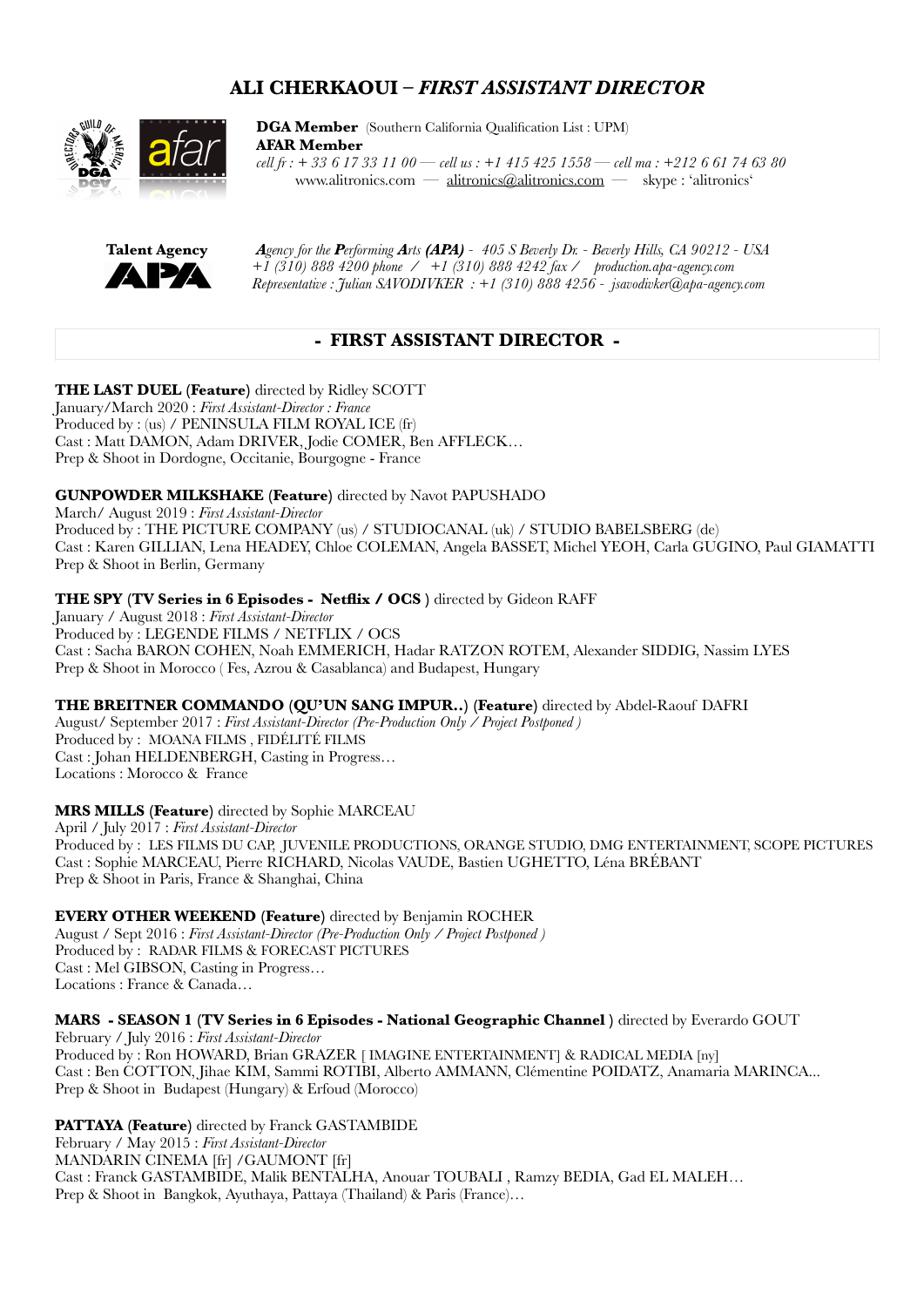**LE BUREAU DES LÉGENDES - SEASON 1 ( TV Series)** - Director : Laïla MARRAKCHI - Showrunner : Eric ROCHANT November / December 2014 : *First Assistant-Director* : Morocco THE OLIGARCHS PRODUCTIONS [fr] /FEDERATION ENTERTAINEMENT [fr] Cast : Mathieu KASSOVITZ, Jean-Pierre DARROUSSIN, Léa DRUCKER… Prep & Shoot in Merzouga & Casablanca, Morocco…

### **THE HUNGER GAMES 3 : Mockingjay Pt 1 & 2 (Feature)** directed by Francis LAWRENCE

March / May 2014 : *First Assistant-Director* : France LIONSGATE [us] / / PENINSULA FILM SEASHORE [fr] Cast : Jennifer LAWRENCE, Josh HUTCHERSON, Liam HEMSWORTH , Woody HARRELSON, Julianne MOORE, Donald SUTHERLAND... Prep & Shoot in Paris, France

### **PERCEPTION - SEASON 3 - Ep. 301 "PARIS" (TV Series)** directed by Ken BILLER

January 2014 : *First Assistant-Director* FTP PRODUCTIONS (us), FROGGIE PRODUCTION (fr) Cast : Eric Mc CORMACK, Rachael LEIGH COOL, Scott WOLF… Prep & Shoot in Paris, France

### **HOMELAND - SEASON 3 : Ep 311 / 312 (TV Series)** directed by Daniel MINAHAN / Lesli LINKA GLATTER

Sept/ Nov 2013 : *First Assistant-Director : Morocco* ARCTIC FOX (us), SAHARA PRODUCTIONS (ma) Cast : Claire DANES, Damian LEWIS… Prep & Shoot in Rabat, Morocco

### **THE NARROW FRAME OF MIDNIGHT (Feature)** directed by Tala HADID

April / July 2013 : *First Assistant-Director* AUTONOMOUS (uk), LOUVERTURE FILMS (us), ASAP FILMS (fr), K FILMS (ma) Cast : Khalid ABDALLA, Marie-Josée CROZE, Fedwa BOUJOUANE, Hocine CHOUTRI, Hindi ZAHRA… Prep & Shoot in Azrou & Casablanca, Morocco and in Istanbul, Turkey – DOP : Aleksandar 'Sasha" BUROV

#### **THE FAR CRY EXPERIENCE - SEASON 1 (Web TV Serie)** directed by Antoine BLOSSIER

July / Aug 2012 : First Assistant-Director UBISOFT MOTION PICTURES Distr : Christopher MINTZ-PLASSE, Michael MANDO, Jonathan SANDERS... Prep & Shoot in Thailand : Ao Nang, Koh Hong, Krabi - DOP : Romain LACOURBAS

#### **ROCK THE CASBAH (Feature)** directed by Laïla MARRAKCHI

February / June 2012 : *First Assistant-Director* ESTRELLA PRODUCTIONS , PATHÉ FILMS Cast : Morjana ALAOUI, Nadine LABAKI, Lubna AZABAL, Hiam ABBASS, Omar SHARIF… Prep & Shoot in Tangiers, Morocco – DOP : Pierric GANTELMI D'ILLE

**TOMORROW COMES TODAY (Feature)** directed by Ming LANG-CHEN July / October 2011 : *First Assistant-Director / Associate Producer* WW4F PRODUCTIONS (ny) Cast : Shang-Ho HUANG, Timothy WEINERT, Celina JADE... DOP : Ruben O'MALLEY

#### **THE WOMAN WHO BRUSHED OFF HER TEARS (Feature)** directed by Teona S. MITEVSKA

[*Official Selection "Berlin Film Festival" 2012 ]* February/ May 2011 : *First Assistant-Director* SISTERS & BROTHER MITEVSKI (mk)/OSTLICHT (de)/ENTRE CHIENS ET LOUPS (be)/VERTIGO (si) Cast : Victoria ABRIL, Labina MITEVSKA, Arben BAJRAKTARAJ, Jean-Marie GALEY... Prep & Shoot in Republic of Macedonia & Germany - DOP : Matyas ERDELY

**SECOND COMING** *(Feature)* directed by Nenad CICIN-SAIN *(Production Shutdown)* September /October 2010 : *First Assistant-Director : Pre-Production#2 (Production Shut Down)* HARMONY ENTERTAINMENT (us) / HEAVEN PRODUCTIONS (fr) Cast : Mark RUFFALO, Marion COTILLARD, Angelica HUSTON… - DOP : Tom STERN

**HUGO (Feature)** directed by Martin SCORSESE July /August 2010 : *First Assistant-Director : France*  GK FILMS (us) / PENINSULA FILM (fr) Cast : Asa BUTTERFIELD, Chloe MORETZ, Sir Ben KINGLSEY, Jude LAW, Sacha BARON-COHEN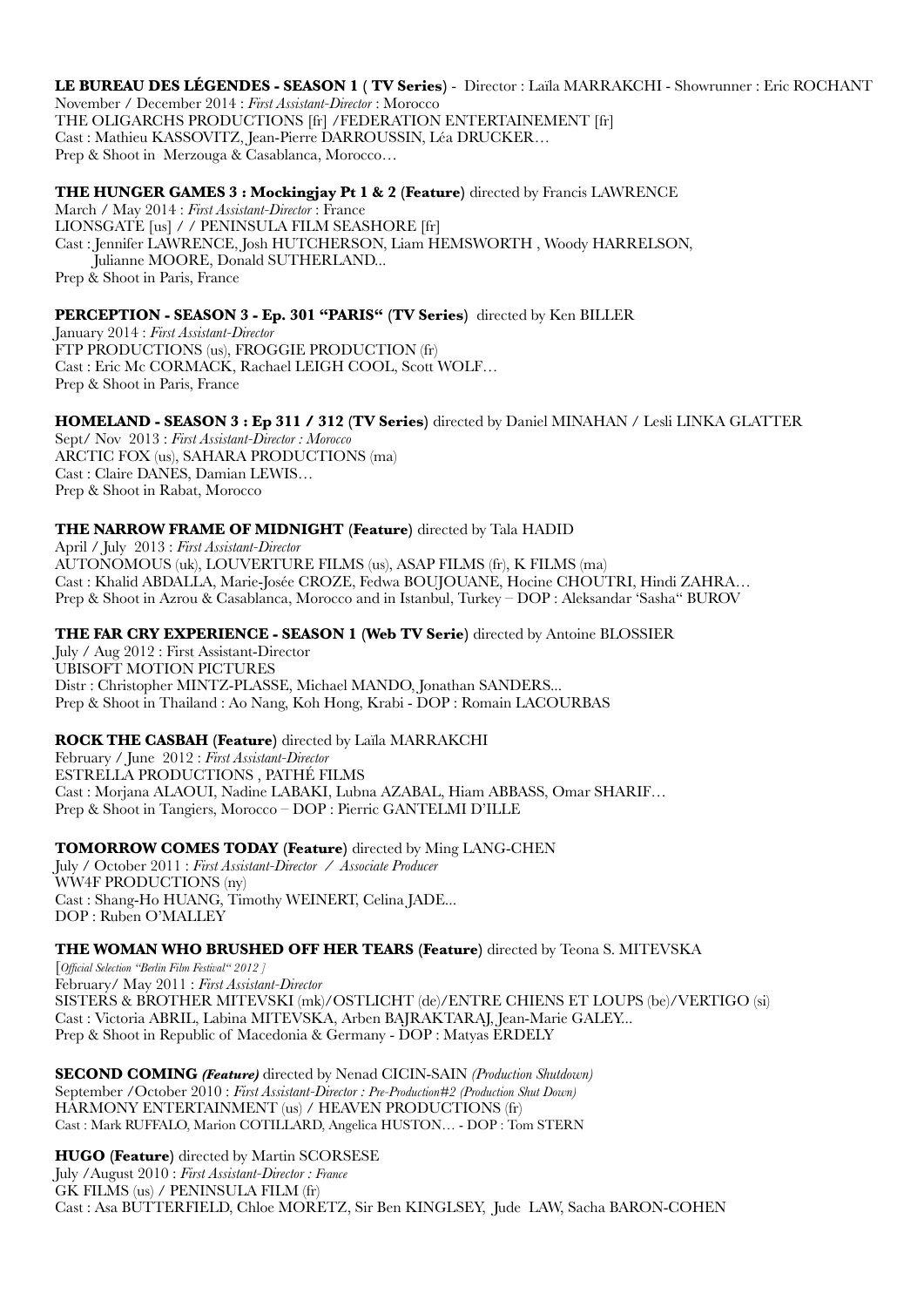**MONTE CARLO (Feature)** directed by Thomas BEZUCHA June / July 2010 : *First Assistant-Director : France & Monaco*

FOX PICTURES (us) / PENINSULA FILM (fr)

Cast : Selena GOMEZ, Leighton MEESTER, Katie CASSIDY, Cory MONTEITH, Valérie LEMERCIER...

**SECOND COMING (Feature)** directed by Nenad CICIN-SAIN *(Project Posptoned)* March /April 2010 : *First Assistant-Director : Pre-Production#1 (Project Postponed)* HEAVEN PRODUCTIONS (fr) / MORENA FILMS (es) Prep in Barcelona & Catalonia, Provence / South of France & New-York…

**CIRKUS COLUMBIA (Feature)** directed by Danis TANOVIC

July 2009 / December 2009 : *First Assistant-Director*  Official Selection at "Venice Festival @ Venice Days" 2010 and at "Toronto International Film Festival" – Sept 2010 A.S.A.P FILMS (fr) – AUTONOMOUS (uk) – MAN'S FIM (be) – 2006 (bih) Cast : Miki MANOJLOVIC, Mira FURLAN, Boris LER, Jelena STUPLJANIN Prep & Shoot in Slovenia & Bosnia & Herzegovina – DOP : Walter VAN DEN ENDE

**THE BLUE BOOK (Feature)** directed by Christophe LIOUD August 2008 / January 2009 : *First Assistant-Director : Preliminary Pre-Production / Project Postponed*  BONNE PIOCHE (fr) Prep in Hampi & Mumbai, India

**GI JOE : Rise of the Cobra (Feature)** directed by Stephen SOMMERS July 2008 : *First Assistant-Director : France (VFX)*  PARAMOUNT PICTURES/ PENINSULA FILM (PARIS)

**JULIE & JULIA (Feature)** directed by Nora EPHRON May/June 2008 : *First Assistant-Director : France* 

COLUMBIA PICTURES / PENINSULA FILM (PARIS) Cast : Meryl STREEP, Stanley TUCCI …

**NINE MILES DOWN (Feature)** directed by Anthony WALLER

Feb/March 2008 : *First Assistant-Director*  SILVERBACK PRODUCTIONS Cast : Adrian PAUL, Kate NAUTA, Meredith OSTRÖM… Prep & Shoot in Southern Tunisia : Tamerza, Nefta, Metlaoui & Tozeur – DOP : Roger SIMONSZ

**THE HAPPENING (Feature)** directed by M. Night SHYAMALAN Sept 2007 : *First Assistant-Director : France* 

20th CENTURY FOX/ PENINSULA FILM (PARIS)

**NATIONAL TREASURE 2 : BOOK OF SECRETS (Feature)** directed by Jon TURTELTAUB

July/August 2007 : *First Assistant-Director : France*  JERRY BRUCKHEIMER PRODUCTION / PENINSULA FILM (PARIS) Cast : Nicolas CAGE, Justin BARTHA…

**ENTOURAGE - SEASON 4 : THE CANNES KIDS (TV Series)** directed by Mark MYLOD May 2007 : *First Assistant-Director : France*  HBO/ JAKE PRODUCTIONS (MONACO) Cast : Adrian GRENIER, Jeremy PIVEN, Kevin DILLON, Jerry FERRARA, Kevin CONNOLY...

**I AM FROM TITOV VELES** *(Feature)* directed by Teona MITEVSKA *["Special Jury Award" : Sarajevo Film Festival 2007]* 

July/October 2006 : *First Assistant-Director [ Official Selection "Berlin Film Festival" 2008 ]*  SISTERS & BROTHER MITEVSKI (mk) – SILKROAD PRODUCTIONS (fr) – ENTRE CHIENS ET LOUP (be) Cast : Labina MITEVSKA, Ana KOSTOVSKA, Nikolina KUJACA, Petar MUSEVSKI Prep & Shoot in Republic of Macedonia : Titov Veles, Dojran Lake, Skopje

**THE DEVIL WEARS PRADA (Feature)** directed by David FRANKEL

December 2005 : *First Assistant-Director : France* 20th CENTURY FOX - FOX 2000 / PENINSULA FILM (Paris) Cast : Meryl STREEP, Anne HATHAWAY, Simon BAKER…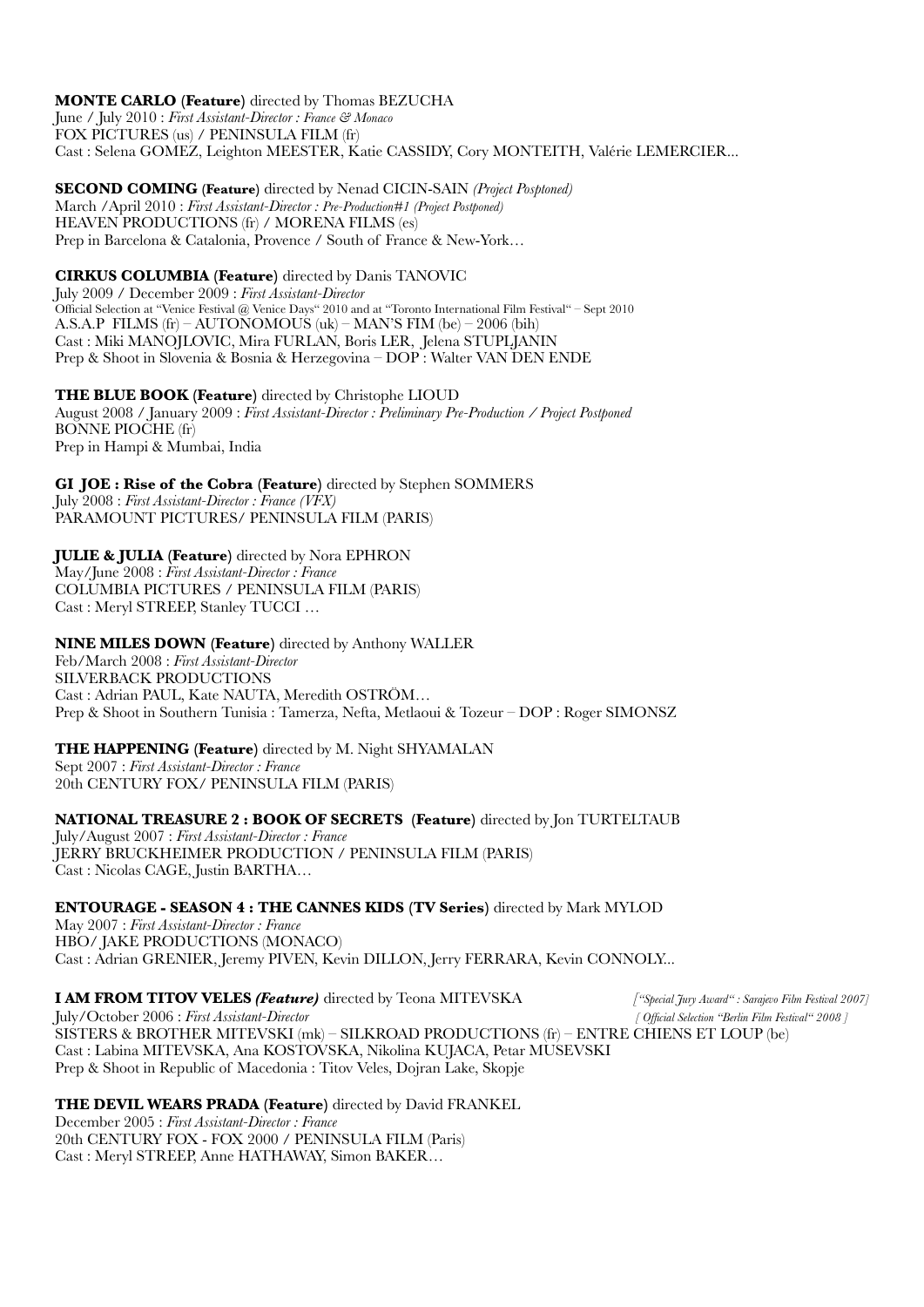#### **« PARIS, JE T'AIME : 15th arrondissement » (Feature)** directed by Christoffer BOE

August 2005 : *First Assistant-Director* VICTOIRES INTERNATIONAL (fr) Cast: Camille JAPY, Jonathan ZACCAI, Eric POULAIN

### **TENERIFE** : **CRASH OF THE CENTURY (Feature)** directed by Chantal HÉBERT

Oct /Nov 2004 : 1st *Assistant-Director* GALAXIE PRODUCTIONS (France) / CINEFLIX (Canada) Prep & Shoot in France : Chateauroux Airport (Las Palmas & Tenerife Airport Scenes – KLM/PANAM Cabin & Cockpit)

**MAROCK** *(Feature)* directed by Laïla MARRAKCHI *[Official Selection - Cannes Film Festival 2005 "Un Certain Regard"]* April/August 2004 : *First Assistant-Director*  LAZENNEC & ASSOCIÉS PRODUCTION (fr) Cast: Morjana EL ALAOUI ,Mathieu BOUGENAH, Fatym LAYACHI, Razika SIMOZRAG, Assaad EL BOUAB… Prep & Shoot in Morocco : Casablanca

**LE DIVORCE (Feature)** directed by James IVORY April 2003 : *1st Assistant-Director : Retakes* MERCHANT IVORY PRODUCTIONS Cast: Naomi WATTS, Jean-Marc BARR, Leslie CARON…

**NAPOLEON** (4\*100min - TV Serie) directed by Yves SIMONEAU October / November 2001 : *First Assistant-Director: Morocco* GMT PRODUCTIONS - SPICE FACTORY - KIRCH MEDIA - RAI Cast: Christian CLAVIER, Isabella ROSSELINI, John MALKOVITCH, Gérard DEPARDIEU Prep & Shoot in Morocco : Ouarzazate & Erfoud (egyptian scenes) – Agadir (french mediterranean coast)

## **- SECOND ASSISTANT DIRECTOR -**

**MUNICH (Feature)** directed by Steven SPIELBERG September 2005 : *2nd Assistant-Director : France* UNIVERSAL PICTURES / PENINSULA FILM (PARIS) Cast: Eric BANA, Matthieu KASSOVITZ, Daniel CRAIG, Matthieu AMALRIC, Michael LONSDALE…etc…

## **SEX AND THE CITY - SEASON 6 (TV Series)** directed by Tim VAN PATTEN

Dec 2003/January 2004 : *2nd Assistant-Director : France* HBO / PENINSULA FILM (PARIS) \*1st Assistant-Director: Bettiann FISHMAN / Jérôme BORENSTEIN Prep & Shoot in France : Paris

**ALEXANDER (Feature)** directed by Oliver STONE

August/November 2003 : *Key 2nd Assistant-Director: Morocco*  INTERMEDIA FILMS Cast: Colin FARRELL, Jared LETO, Angelina JOLIE, Val KILMER, Rosario DAWSON, Anthony HOPKINS… \*1st Assistant-Director : Simon WARNOCK / Ahmed HATIMI Prep & Shoot in Morocco : Marrakech (persia & babylon), L'Oukaimeden (bactria & hindu kush) , Essaouira (greece & macedonia)

**DANNY THE DOG (Feature)** directed by Louis LETERRIER November 2002 / February 2003 : *Key* 2*nd Assistant-Director*  EUROPA CORP - CURRENT ENTERTAINEMENT Cast: Jet LI, Morgan FREEMAN, Bob HOSKINS, Kerry CONDON…

**THE THREE MUSKETEERS** directed by Charlotte Brandström April 2002 : *2nd Assistant-Director: Location Scouting - Czech Republic* GMT PRODUCTIONS \*1st Assistant-Director: Nicolas GUY

**NAPOLEON (4\*100min) (TV Series)** directed by Yves SIMONEAU

October / November 2001 : *First Assistant-Director: Morocco* July / October 2001 : *Key2nd Assistant-Director: Czech Republic, Austria, Hungary* GMT PRODUCTIONS - SPICE FACTORY - KIRCH MEDIA - RAI Cast: Christian CLAVIER, Isabella ROSSELINI, John MALKOVITCH, Gérard DEPARDIEU Prep & Shoot in Czech Republic , Austria, Hungary & Morocco : Ouarzazate & Erfoud, Agadir, Morocco…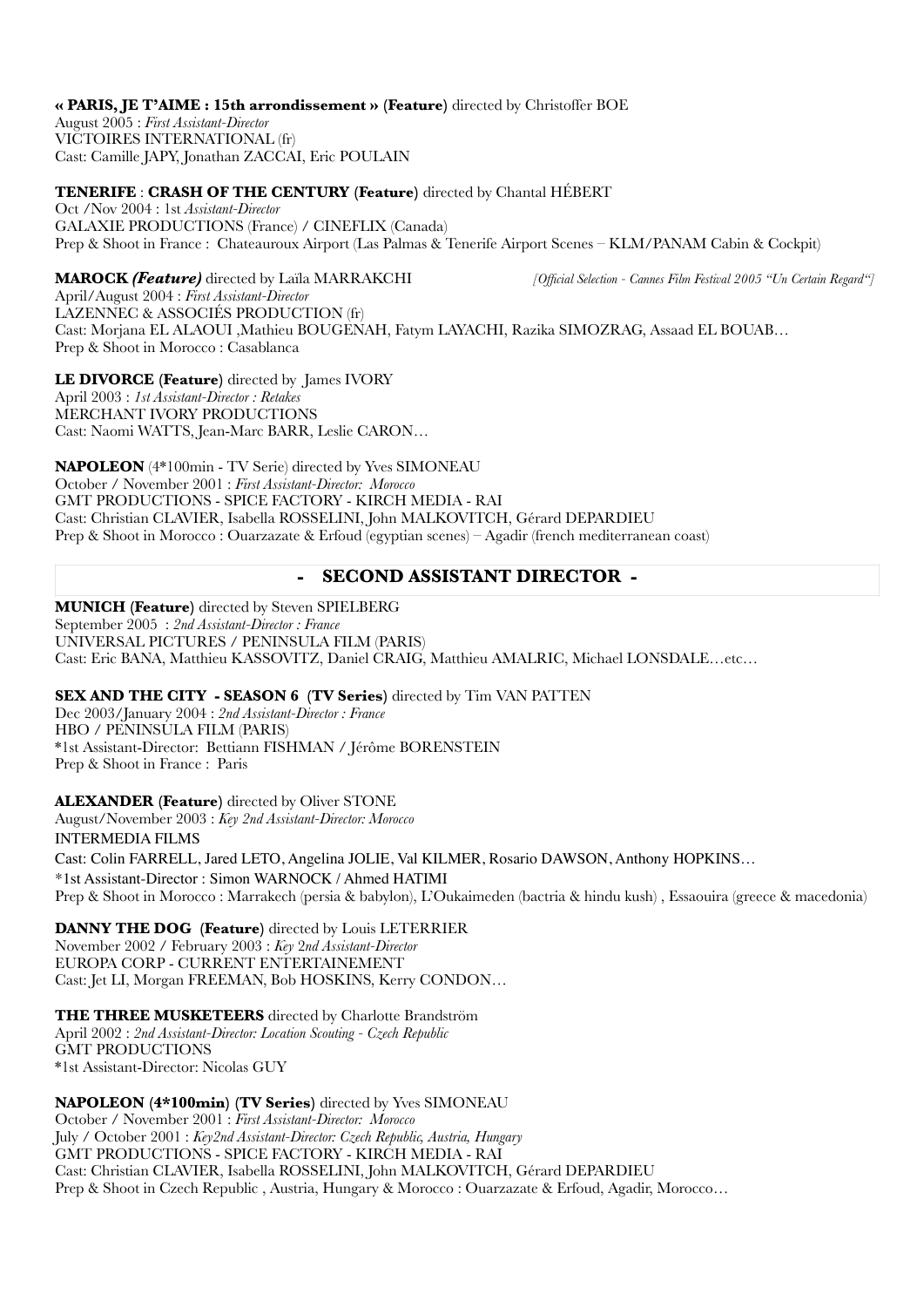**BLACK HAWK DOWN (Feature)** directed by Ridley SCOTT February / June 2001 *: Key 2nd Assistant- Director: Morocco* REVOLUTION STUDIOS - JERRY BRUCKHEIMER FILMS - SCOTT FREE Cast: Josh HARTNETT, Ewan Mc GREGOR, Sam SHEPARD, Eric BANA, Orlando BLOOM, Tom SIZEMORE… \*1st Assistant-Director : Terry NEEDHAM / Ahmed HATIMI Prep & Shoot in Morocco : Salé, Rabat, Kenitra Air Base (mogadishu & somalia scenes)

**SPY GAME (Feature)** directed by Tony SCOTT November 2000 / January 2001 : *Key 2nd Assistant-Director: Morocco* BEACON PICTURES /UNIVERSAL PICTURES Cast : Brad PITT, Robert REDFORD, Catherine Mc CORMACK… \*1st Assistant-Director : John WILDERMUTH / Ahmed HATIMI Prep & Shoot in Morocco : Ouarzazate (vietnam scenes) & Casablanca (beirut scenes)

## **THE FOUR FEATHERS (Feature)** directed by Shekhar KAPUR

August / November 2000 : *2nd Assistant-Director: Morocco* MIRAMAX FILMS / PARAMOUNT PICTURES Cast: Wes BENTLEY, Heath LEDGER, Djimon HOUNSOU, Kate HUDSON \*1st Assistant-Director : Tommy GORMLEY / Ahmed HATIMI Prep & Shoot in Morocco : Ouarzazate & Erfoud Areas (egypt & soudan scenes)

### **ARABIAN NIGHTS (TV Series)** directed by Steve BARRON

May1999 : *2nd Assistant-Director: Morocco* HALLMARK ENTERTAINMENT Cast : Mili AVITAL, James FRAIN, Jason SCOTT LEE \*1st Assistant-Director: Simon MOSELEY Prep & Shoot in Morocco : Erfoud & Merzouga Areas

#### **RULES OF ENGAGEMENT (Feature)** directed by William FRIEDKIN

March / May 1999 : *2nd Assistant-Director: Morocco* PARAMOUNT PICTURES Cast: Samuel L. JACKSON, Tommy LEE JONES, Ben KINGSLEY... \*1st Assistant-Director : Michael HAYNIE / Ahmed HATIMI Prep & Shoot in Morocco : Ouarzazate (yemen & sanaa Scenes)

**GLADIATOR (Feature)** directed by Ridley SCOTT

November 1998 / March 1999 : *2nd Assistant-Director: Morocco* DREAMWORKS SKG Cast: Russell CROWE, Oliver REED, Djimon HOUNSOU, Joaquim PHOENIX, Connie NIELSEN \*1st Assistant-Director: Terry NEEDHAM / Ahmed HATIMI Prep & Shoot in Morocco : Ouarzazate Area (spanish border, north african 'roman' provinces scenes)

#### **THE MUMMY (Feature)** directed by Steven SOMMERS

April / June 1998 : 2nd 2*nd Assistant-Director: Morocco* UNIVERSAL PICTURES Cast: Brendan FRASER, Rachel WEITZ, Arnold VOOSLOO \*1st Assistant-Director: Cliff LANNING / Ahmed HATIMI Prep & Shoot in Morocco : Marrakech (cairo scenes) - Erfoud Area( egyptian desert scenes)

### **SOLOMON & SHEBA (TV Movie)** directed by Robert YOUNG

July/ August 1994 : *3rd Assistant-Director* DE LAURENTIIS PRODUCTIONS INC Cast: Halle BERRY, Jimmy SMITS. \*1st Assistant-Director: Antonio GABRIELLI Prep & Shoot in Morocco : Ouarzazate

## **- VIDEO PLAYBACK OPERATOR -**

**LEGIONNAIRE (Feature)** directed by Peter Mc DONALD October/ December 1997 : *Video- Assistant (Camera Departement)* ED.PRESSSMAN FILMS Cast: Jean Claude VAN DAMME, Steven BERKOFF, Daniel CALTAGIRONE Prep & Shoot in Morocco : Tangiers (marseilles scenes) - Tetouan, Ouarzazate & Erfoud Areas (moroccan scenes)